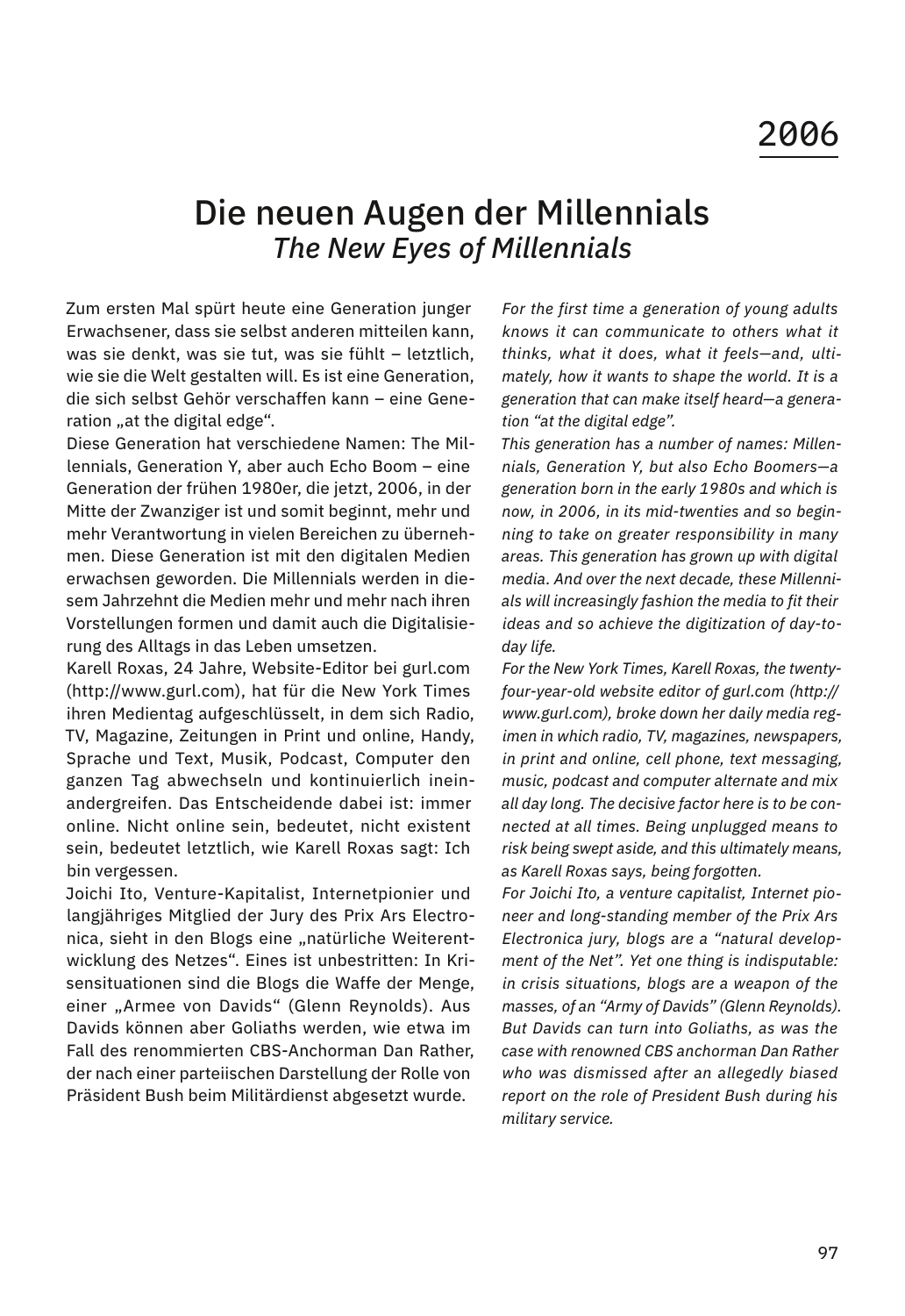

Ars Electronica 2006 – Opening Event: *Harbor Resonance*